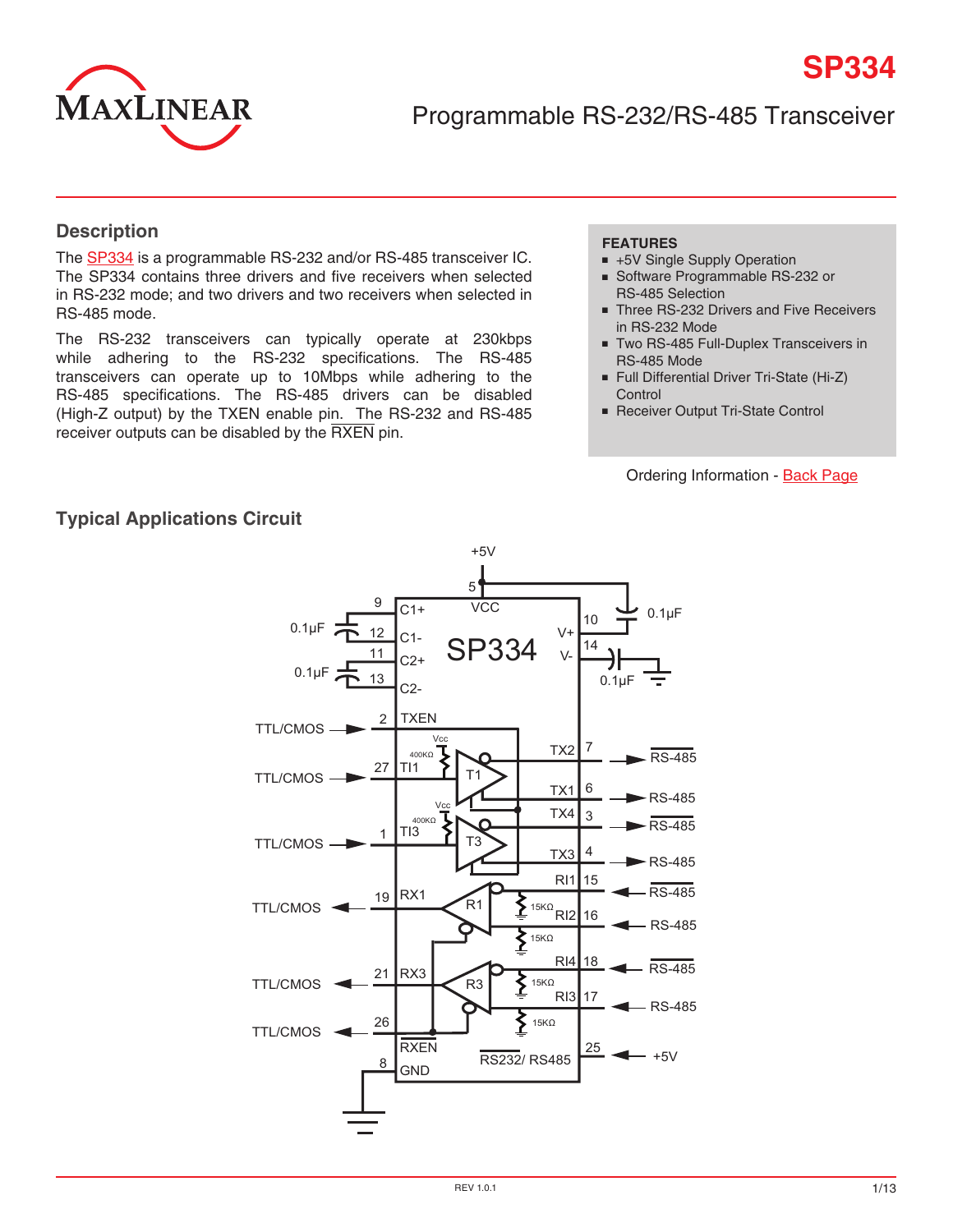## **Absolute Maximum Ratings**

These are stress ratings only and functional operation of the device at these ratings or any other above those indicated in the operation sections of the specifications below is not implied. Exposure to absolute maximum rating conditions for extended periods of time may affect reliability.

| Input Voltages |                        |  |
|----------------|------------------------|--|
|                |                        |  |
|                |                        |  |
|                | Receivers±30V @ ≤100mA |  |
|                |                        |  |
|                |                        |  |

| <b>Power Dissipation</b> |                      |  |  |  |  |
|--------------------------|----------------------|--|--|--|--|
|                          | 28-pin WSOIC  1000mW |  |  |  |  |
| <b>Package Derating</b>  |                      |  |  |  |  |

28-pin WSOIC

ѲJA ................................................ 40˚C/W

**NOTE:**

1. Exceeding the maximum data rate of 8Mbps at  $T_A = 85^\circ \text{C}$  may permanently damage the device.

## **Electrical Characteristics**

Limits are specified at  $T_A = 25^{\circ}C$  and  $V_{CC} = +5.0V$  unless otherwise noted.

| <b>PARAMETER</b>                   | MIN.    | TYP.           | MAX.           | <b>UNITS</b> | <b>CONDITIONS</b>                                                                  |
|------------------------------------|---------|----------------|----------------|--------------|------------------------------------------------------------------------------------|
| Logic Inputs                       |         |                |                |              |                                                                                    |
| $V_{IL}$                           |         |                | 0.8            | $\vee$       |                                                                                    |
| $V_{\text{IH}}$                    | 2.0     |                |                | $\vee$       |                                                                                    |
| Logic Outputs                      |         |                |                |              |                                                                                    |
| $V_{OL}$                           |         |                | 0.4            | $\vee$       | $I_{OUT} = -3.2mA$                                                                 |
| V <sub>OH</sub>                    | 2.4     |                |                | $\vee$       | $I_{OUT} = 1.0mA$                                                                  |
| Output Tri-state Leakage           |         | 10             |                | μA           | $0.4V \leq V_{\text{OUT}} \leq +2.4V$                                              |
| RS-232 Driver                      |         |                |                |              |                                                                                    |
| <b>DC Characteristics</b>          |         |                |                |              |                                                                                    |
| <b>HIGH Level Output</b>           | $+5.0$  |                | $+15.0$        | $\vee$       | $R_L = 3k\Omega$ , $V_{IN} = 0.8V$                                                 |
| <b>LOW Level Output</b>            | $-15.0$ |                | $-5.0$         | $\vee$       | $R_L = 3k\Omega$ , $V_{IN} = 2.0V$                                                 |
| Open Circuit Voltage               | $-15$   |                | $+15$          | $\vee$       |                                                                                    |
| <b>Short Circuit Current</b>       |         |                | ±100           | mA           | $V_{OUT} = 0V$                                                                     |
| Power Off Impedance                | 300     |                |                | Ω            | $V_{CC} = 0V$ , $V_{OUT} = \pm 2.0V$                                               |
| <b>AC Characteristics</b>          |         |                |                |              |                                                                                    |
| <b>Slew Rate</b>                   |         |                | 30             | $V/\mu s$    | $R_L$ = 3kΩ, C <sub>L</sub> = 50pF; V <sub>CC</sub> = +5.0V, T <sub>A</sub> @ 25°C |
| <b>Transistion Time</b>            |         |                | 1.56           | $\mu s$      | $R_L$ = 3k $\Omega$ , $C_L$ = 2500pF; between ±3V,<br>$T_A @ +25^\circ C$          |
| Maximum Data Rate                  | 120     | 235            |                | kbps         | $R_L = 3k\Omega$ , $C_L = 2500pF$                                                  |
| Propagation Delay t <sub>PHL</sub> |         | $\overline{2}$ | 8              | μs           | Measured from 1.5V of V <sub>IN</sub> to 50% of V <sub>OUT</sub> ;                 |
| Propagation Delay t <sub>PLH</sub> |         | 2              | 8              | μs           | $R_L = 3k\Omega$                                                                   |
| <b>RS-232 Receiver</b>             |         |                |                |              |                                                                                    |
| <b>DC Characteristics</b>          |         |                |                |              |                                                                                    |
| <b>HIGH Threshold</b>              |         | 1.7            | 3.0            | $\vee$       |                                                                                    |
| <b>LOW Threshold</b>               | 0.8     | 1.2            |                | $\vee$       |                                                                                    |
| Receiver Open Circuit Bias         |         |                | $+2.0$         | $\vee$       |                                                                                    |
| Input Impedance                    | 3       | 5              | $\overline{7}$ | $k\Omega$    | $V_{IN}$ = +15V to -15V                                                            |

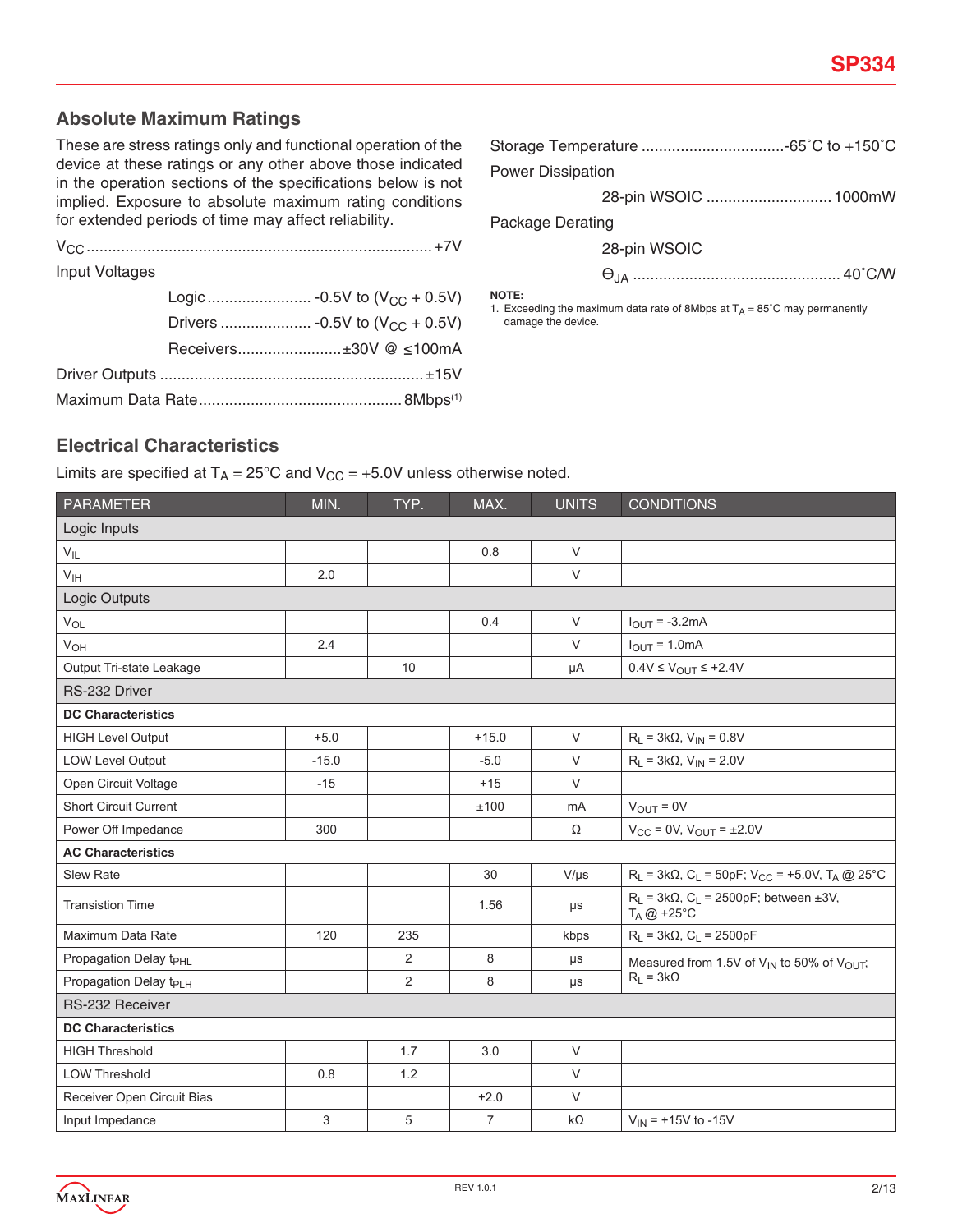# **Electrical Characteristics (Continued)**

Limits are specified at  $T_A = 25^{\circ}$ C and  $V_{CC} = +5.0V$  unless otherwise noted.

| <b>PARAMETER</b>                   | MIN.   | TYP. | MAX.         | <b>UNITS</b> | <b>CONDITIONS</b>                                                                                             |
|------------------------------------|--------|------|--------------|--------------|---------------------------------------------------------------------------------------------------------------|
| RS-232 Receiver (Continued)        |        |      |              |              |                                                                                                               |
| <b>AC Characteristics</b>          |        |      |              |              |                                                                                                               |
| Maximum Data Rate                  | 120    | 235  |              | kbps         |                                                                                                               |
| Propagation Delay t <sub>PHL</sub> |        | 0.25 | $\mathbf{1}$ | μs           |                                                                                                               |
| Propagation Delay t <sub>PLH</sub> |        | 0.25 | $\mathbf{1}$ | $\mu s$      | Measured from 50% of V <sub>IN</sub> to 1.5V of V <sub>OUT</sub>                                              |
| RS-485 Driver                      |        |      |              |              |                                                                                                               |
| <b>DC Characteristics</b>          |        |      |              |              |                                                                                                               |
| Open Circuit Voltage               |        |      | 6.0          | V            |                                                                                                               |
| Differential Output                | 1.5    |      | 5.0          | V            | $R_L = 54\Omega$ , $C_L = 50pF$                                                                               |
| <b>Balance</b>                     |        |      | ±0.2         | V            | $ V_T $ - $ \overline{V_T} $                                                                                  |
| Common-Mode Output                 |        |      | 3.0          | V            |                                                                                                               |
| <b>Output Current</b>              | 28.0   |      |              | mA           | $R_L = 54\Omega$                                                                                              |
| <b>Short Circuit Current</b>       |        |      | ±250         | mA           | Terminated in -7V to +10V                                                                                     |
| <b>AC Characteristics</b>          |        |      |              |              |                                                                                                               |
| Maximum Data Rate                  | 10     |      |              | <b>Mbps</b>  | $R_L = 54\Omega$                                                                                              |
| Maximum Data Rate                  |        |      | 8            | <b>Mbps</b>  | $R_L = 54\Omega$ , $T_A = +85^{\circ}C^{(1)}$                                                                 |
| <b>Output Transition Time</b>      |        | 30   |              | ns           | Rise/Fall time, 10% - 90%                                                                                     |
| Propagation Delay t <sub>PHL</sub> |        | 80   | 120          | ns           | See Figures 3 & 5, $R_{\text{DIFF}} = 54\Omega$ ,                                                             |
| Propagation Delay t <sub>PLH</sub> |        | 80   | 120          | ns           | $C_{L1} = C_{L2} = 100pF$                                                                                     |
| Driver Output Skew                 |        | 5    | 20           | ns           | Per Figure 5, t <sub>SKEW</sub> =  t <sub>DPHL</sub> - t <sub>DPLH</sub>                                      |
| <b>Enable Timing</b>               |        |      |              |              |                                                                                                               |
| Enable Time (see Figures 4 and 6)  |        |      |              |              |                                                                                                               |
| Enable to LOW                      |        | 100  | 150          | ns           | $C_L$ = 15pF, S <sub>1</sub> Closed                                                                           |
| Enable to HIGH                     |        | 100  | 150          | ns           | $C_L$ = 15pF, S <sub>2</sub> Closed                                                                           |
| Disable Time (see Figures 4 and 6) |        |      |              |              |                                                                                                               |
| Disable from LOW                   |        | 100  | 120          | ns           | $C_L$ = 15pF, S <sub>1</sub> Closed                                                                           |
| Disable from HIGH                  |        | 100  | 120          | ns           | $C_L$ = 15pF, S <sub>2</sub> Closed                                                                           |
| RS-485 Receiver                    |        |      |              |              |                                                                                                               |
| <b>DC Characteristics</b>          |        |      |              |              |                                                                                                               |
| Common Mode Range                  | $-7.0$ |      | $+12$        | V            |                                                                                                               |
| <b>Receiver Sensitivity</b>        |        |      | $\pm 0.2$    | V            | $-7V \leq V_{CM} \leq +12V$                                                                                   |
| Input Impedance                    | 12     | 15   |              | kΩ           | $-7V \leq V_{CM} \leq +12V$                                                                                   |
| <b>AC Characteristics</b>          |        |      |              |              |                                                                                                               |
| Maximum Data Rate                  | 10     |      |              | <b>Mbps</b>  |                                                                                                               |
| Maximum Data Rate                  |        |      | 8            | <b>Mbps</b>  | $T_A = +85^{\circ}C^{(1)}$                                                                                    |
| Propagation Delay t <sub>PHL</sub> |        | 130  | 200          | ns           | See Figures 3 & 7, $R_{\text{DIFF}} = 54\Omega$ ,                                                             |
| Propagation Delay t <sub>PLH</sub> |        | 130  | 200          | ns           | $C_{L1} = C_{L2} = 100pF$                                                                                     |
| Differential Receiver Skew         |        | 10   | 20           | ns           | $t_{SKEW}$ = $ t_{PHL}$ - $t_{PLH} $ , $R_{DIFF}$ = 54 $\Omega$ ,<br>$C_{L1} = C_{L2} = 100pF$ , see Figure 8 |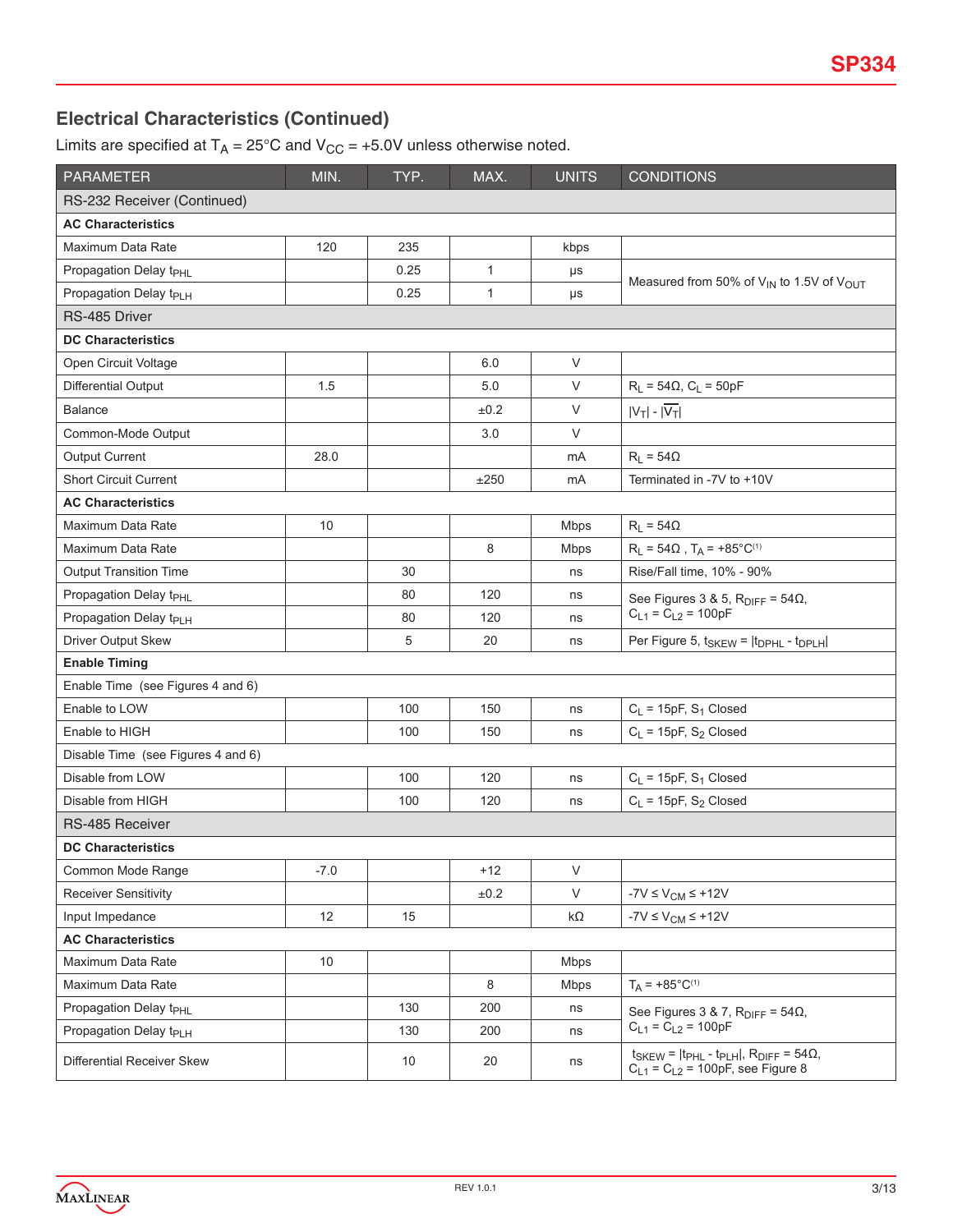## **Electrical Characteristics, Continued**

Limits are specified at  $T_A = 25^{\circ}$ C and  $V_{CC} = +5.0V$  unless otherwise noted.

| <b>PARAMETER</b>                   | MIN.    | TYP. | MAX.    | <b>UNITS</b> | <b>CONDITIONS</b>                   |
|------------------------------------|---------|------|---------|--------------|-------------------------------------|
| RS-485 Receiver (Continued)        |         |      |         |              |                                     |
| <b>Enable Timing</b>               |         |      |         |              |                                     |
| Enable Time (see Figures 2 and 8)  |         |      |         |              |                                     |
| Enable to LOW                      |         | 100  | 150     | ns           | $C_L$ = 15pF, S <sub>1</sub> Closed |
| Enable to HIGH                     |         | 100  | 150     | ns           | $C_L$ = 15pF, S <sub>2</sub> Closed |
| Disable Time (see Figures 2 and 8) |         |      |         |              |                                     |
| Disable from LOW                   |         | 100  | 120     | ns           | $C_L$ = 15pF, S <sub>1</sub> Closed |
| Disable from HIGH                  |         | 100  | 120     | ns           | $C_L$ = 15pF, S <sub>2</sub> Closed |
| <b>Power Requirements</b>          |         |      |         |              |                                     |
| Supply Voltage V <sub>CC</sub>     | $+4.75$ |      | $+5.25$ | $\vee$       |                                     |
| Supply Current I <sub>CC</sub>     |         |      |         |              |                                     |
| No Load $(T_X$ Disabled)           |         | 12   | 20      | mA           | $TXEN = 0V$                         |
| No Load (RS-232 Mode)              |         | 20   | 50      | mA           | RS232/RS485 = 0V                    |
| No Load (RS-485 Mode)              |         | 15   | 50      | mA           | $RS232/RS485 = +5V$                 |
| Environmental                      |         |      |         |              |                                     |
| <b>Operating Temperature</b>       |         |      |         |              |                                     |
| Commercial (C_)                    | 0       |      | 70      | °C           |                                     |
| Industrial $(E_+)$                 | $-40$   |      | $+85$   | °C           |                                     |
| Storage Temperature                | $-65$   |      | $+150$  | $^{\circ}$ C |                                     |

**NOTE:**

1. Exceeding the maximum data rate of 8Mbps at  $T_A = 85^\circ$ C may permanently damage the device.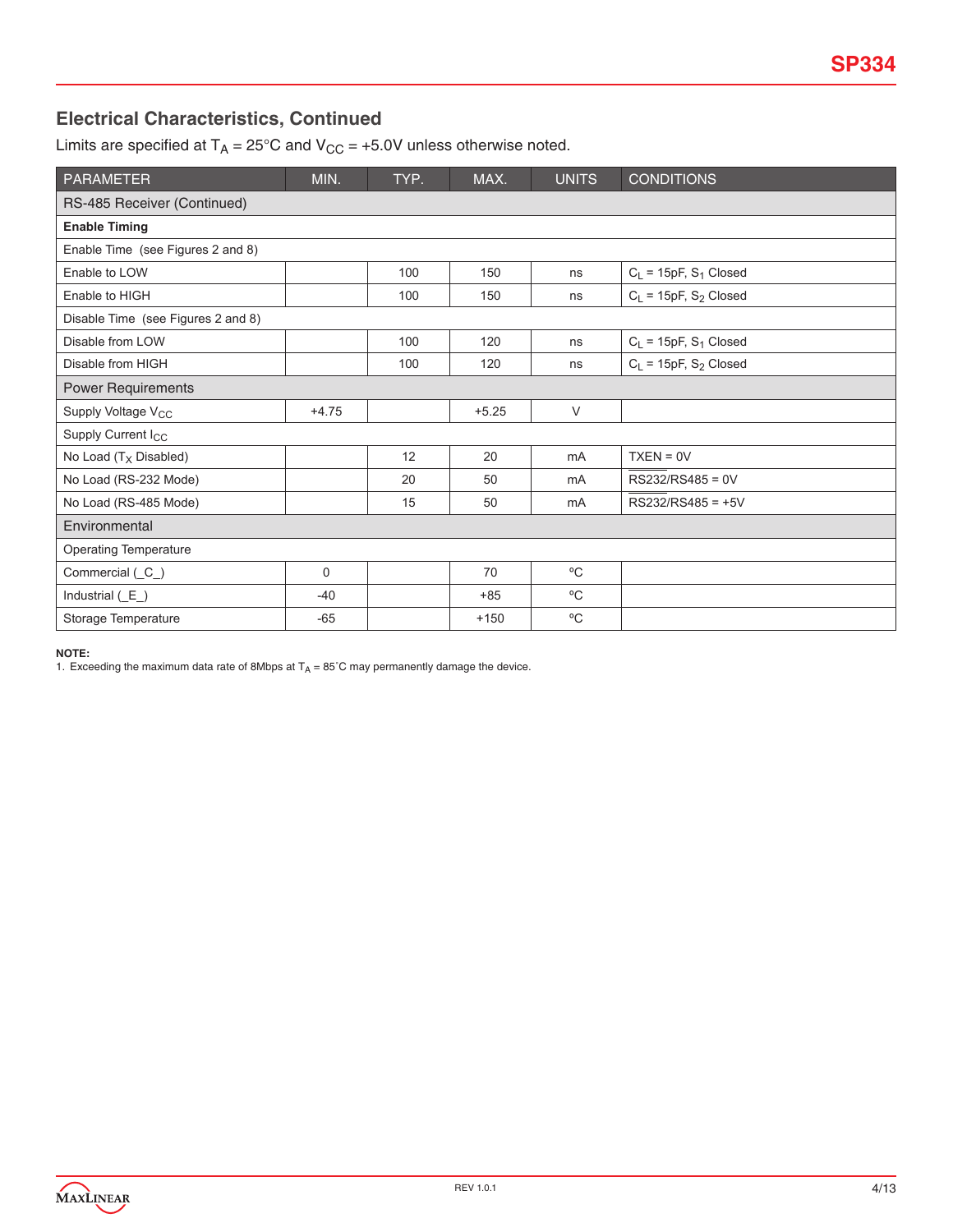# **Receiver Input Graph**



## **Test Circuits**



Figure 1. Driver DC Test Load Circuit



Figure 3. Driver / Receiver Timing Test Circuit







Figure 4. Driver Timing Test Load #2 Circuit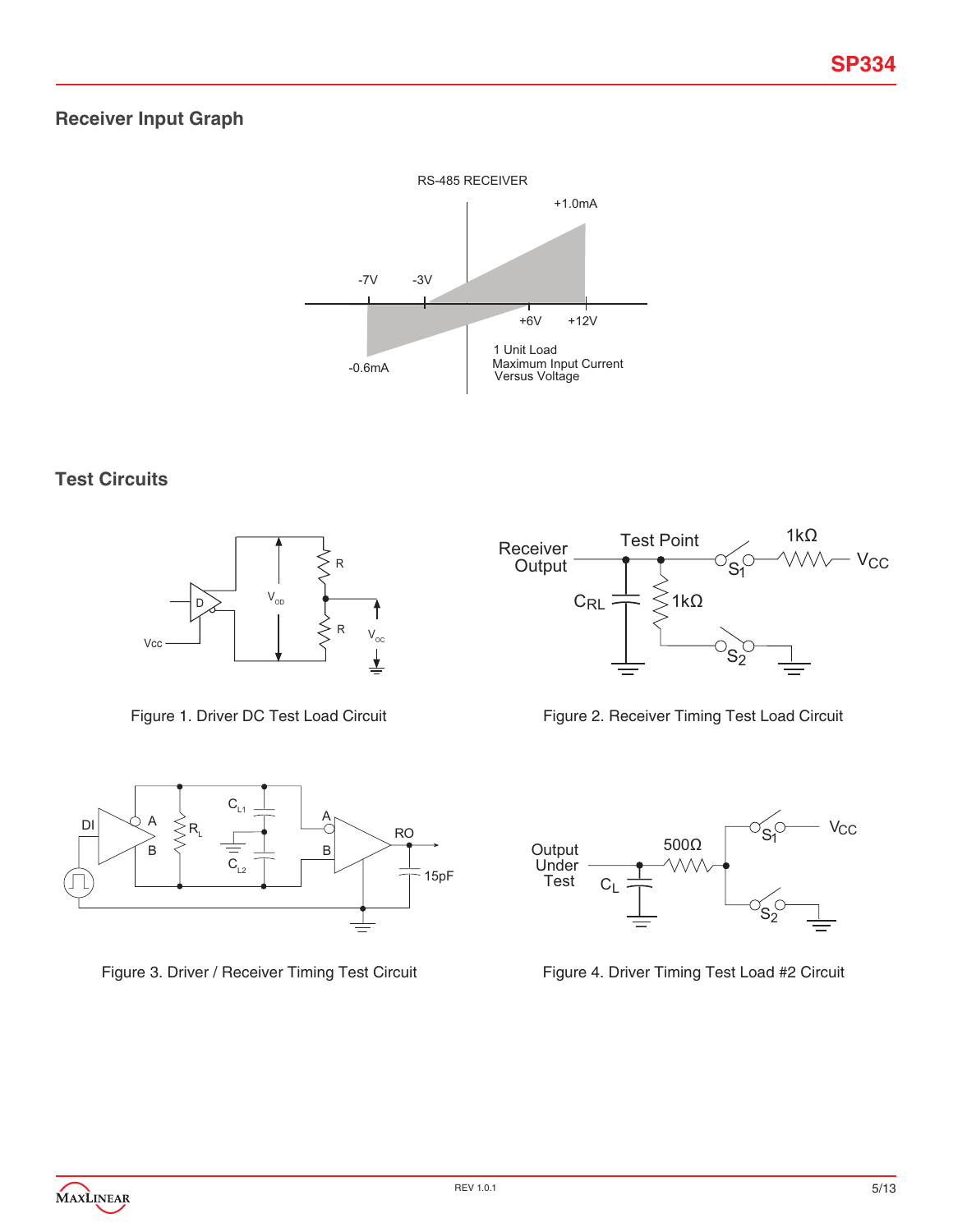# **Switching Waveforms**



 $t$ SKEW =  $|t$ DPLH- $t$ DPHL

Figure 5. Driver Propagation Delays



Figure 6. Driver Enable and Disable Times



Figure 7. Receiver Propagation Delays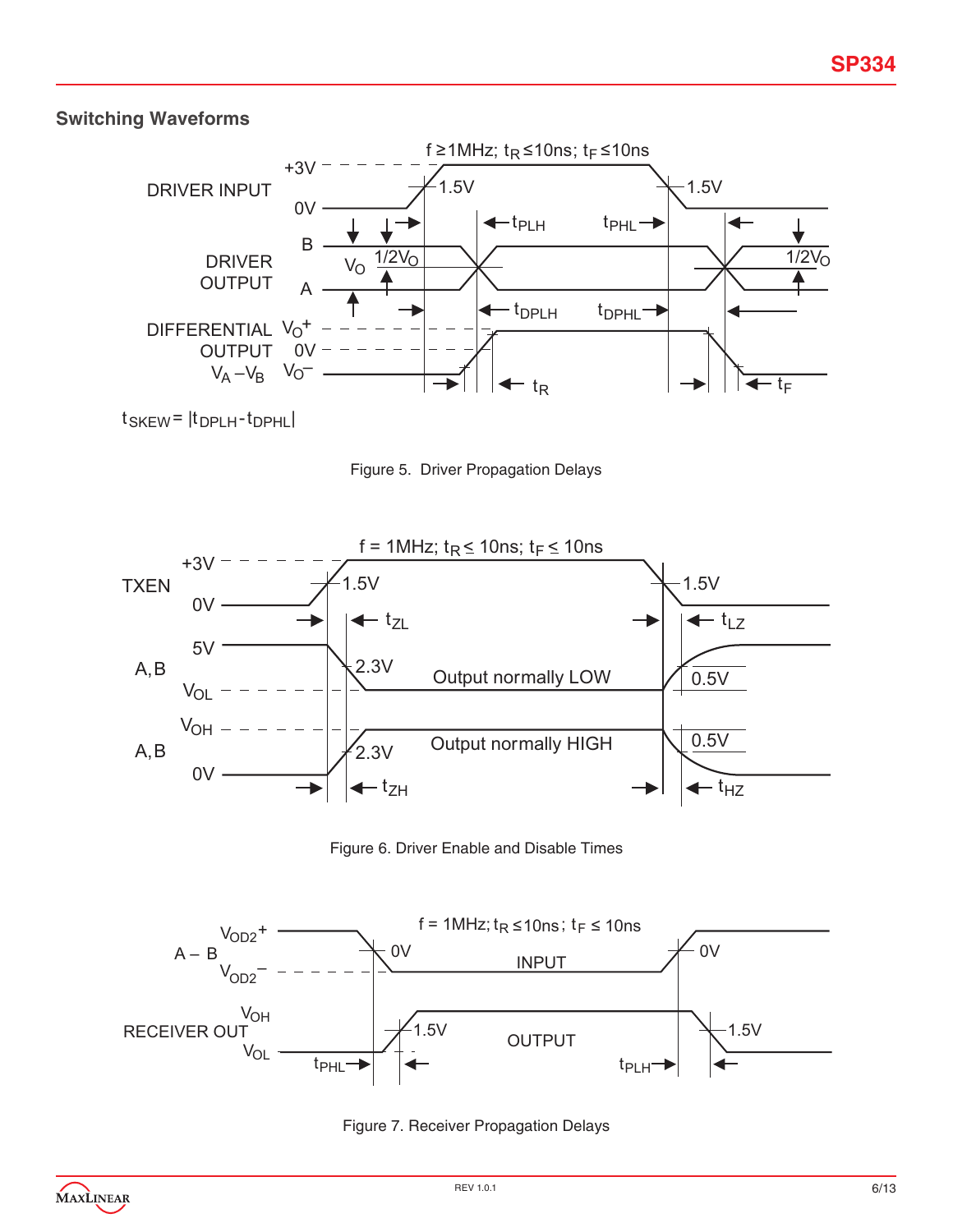# **Switching Waveforms (Continued)**









Figure 9. Typical RS-232 Driver Output Figure 10. Typical RS-485 Driver Output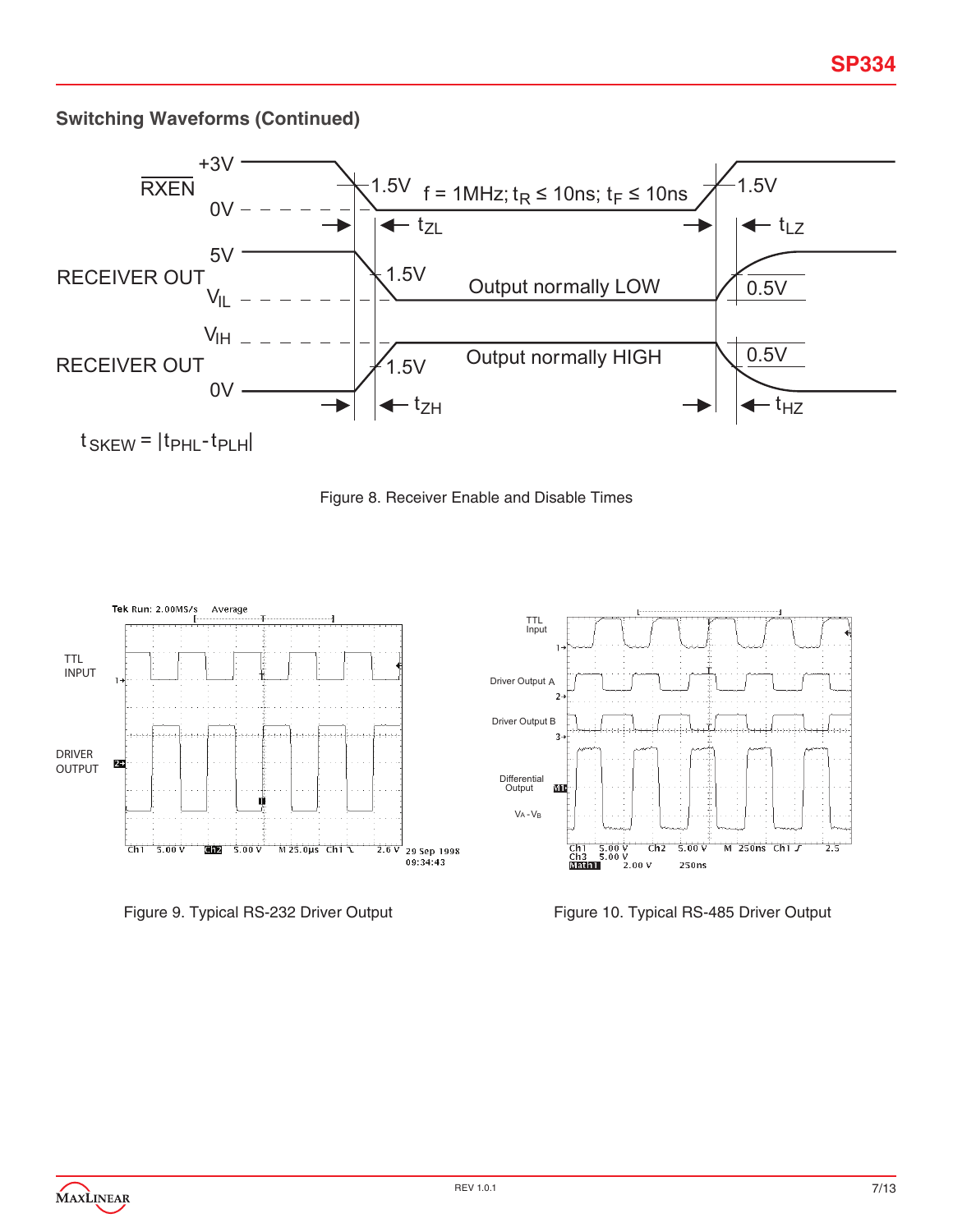## **Pinout**



(in RS-232 Mode)

Figure 11. SP334 Pinout

# **Typical Operating Circuits**





### Figure 12. Typical Operating Circuits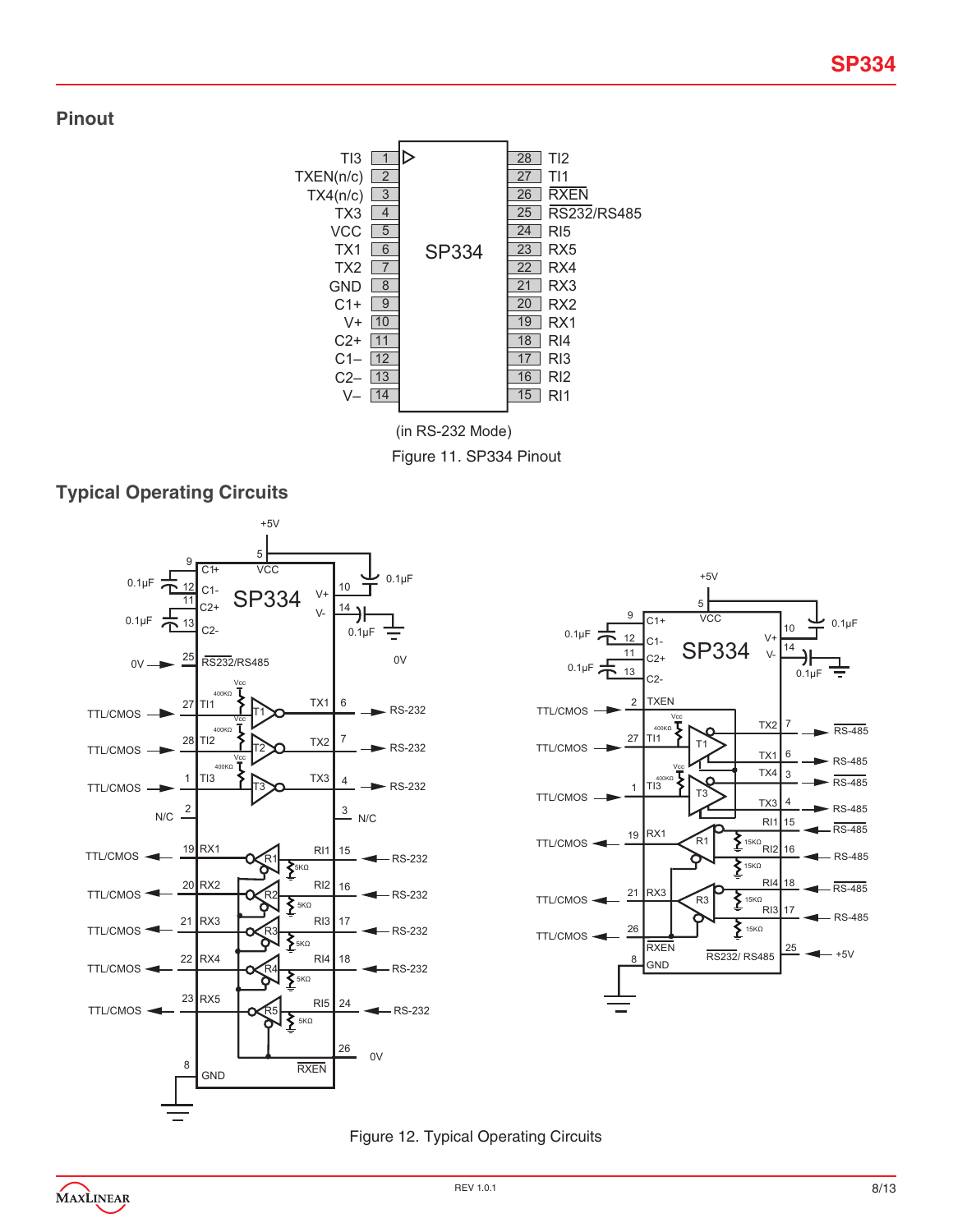## **Theory of Operation**

The SP334 is made up of four separate circuit blocks: the charge pump, drivers, receivers, and decoder. Each of these circuit blocks is described in more detail below.

#### Charge-Pump

The charge pump is an Exar–patented design (U.S. 5,306,954) and uses a unique approach compared to older less efficient designs. The charge pump still requires four external capacitors, but uses a four-phase voltage shifting technique to attain symmetrical 10V power supplies. Figure 17(a) shows the waveform found on the positive side of capacitor C2, and Figure 17(b) shows the negative side of capacitor C2. There is a free–running oscillator that controls the four phases of the voltage shifting. A description of each phase follows.

#### Phase 1: V<sub>SS</sub> Charge Storage

During this phase of the clock cycle, the positive side of capacitors  $C_1$  and  $C_2$  are initially charged to +5V.  $C_1$ <sup>+</sup> is then switched to ground and charge on  $C_1^-$  is transferred to C<sub>2</sub><sup>-</sup>. Since C<sub>2</sub><sup>+</sup> is connected to +5V, the voltage potential across capacitor  $C_2$  is now 10V.

#### Phase 2:  $V_{SS}$  Transfer

Phase two of the clock connects the negative terminal of  $C_2$  to the  $V_{SS}$  storage capacitor and the positive terminal of  $C_2$  to ground, and transfers the generated -10V to  $C_3$ . Simultaneously, the positive side of capacitor  $C_1$  is switched to +5V and the negative side is connected to ground.

#### Phase 3: V<sub>DD</sub> Charge Storage

The third phase of the clock is identical to the first phase; the charge transferred in  $C_1$  produces -5V in the negative terminal of  $C_1$ , which is applied to the negative side of capacitor  $C_2$ . Since  $C_2$ <sup>+</sup> is at +5V, the voltage potential across  $C_2$  is 10V.

#### Phase 4: V<sub>DD</sub> Transfer

The fourth phase of the clock connects the negative terminal of  $C_2$  to ground and transfers the generated 10V across  $C_2$  to  $C_4$ , the V<sub>DD</sub> storage capacitor. Again, simultaneously with this, the positive side of capacitor  $C_1$ is switched to +5V and the negative side is connected to ground, and the cycle begins again.

Since both V+ and V<sup>-</sup> are separately generated from V<sub>CC</sub> in a no–load condition, V+ and V– will be symmetrical. Older charge pump approaches that generate V– from V+ will show a decrease in the magnitude of  $V^-$  compared to  $V^+$ due to the inherent inefficiencies in the design.

The clock rate for the charge pump typically operates at 15kHz. The external capacitors must be 0.1µF with a 16V breakdown rating.

#### External Power Supplies

For applications that do not require +5V only, external supplies can be applied at the V+ and V– pins. The value of the external supply voltages must be no greater than  $\pm 10V$ . The current drain for the  $\pm 10V$  supplies is used for RS-232. For the RS-232 driver the current requirement will be 3.5mA per driver. The external power supplies should provide a power supply sequence of :+10V, then +5V, followed by -10V.













Figure 16. Charge Pump Phase 4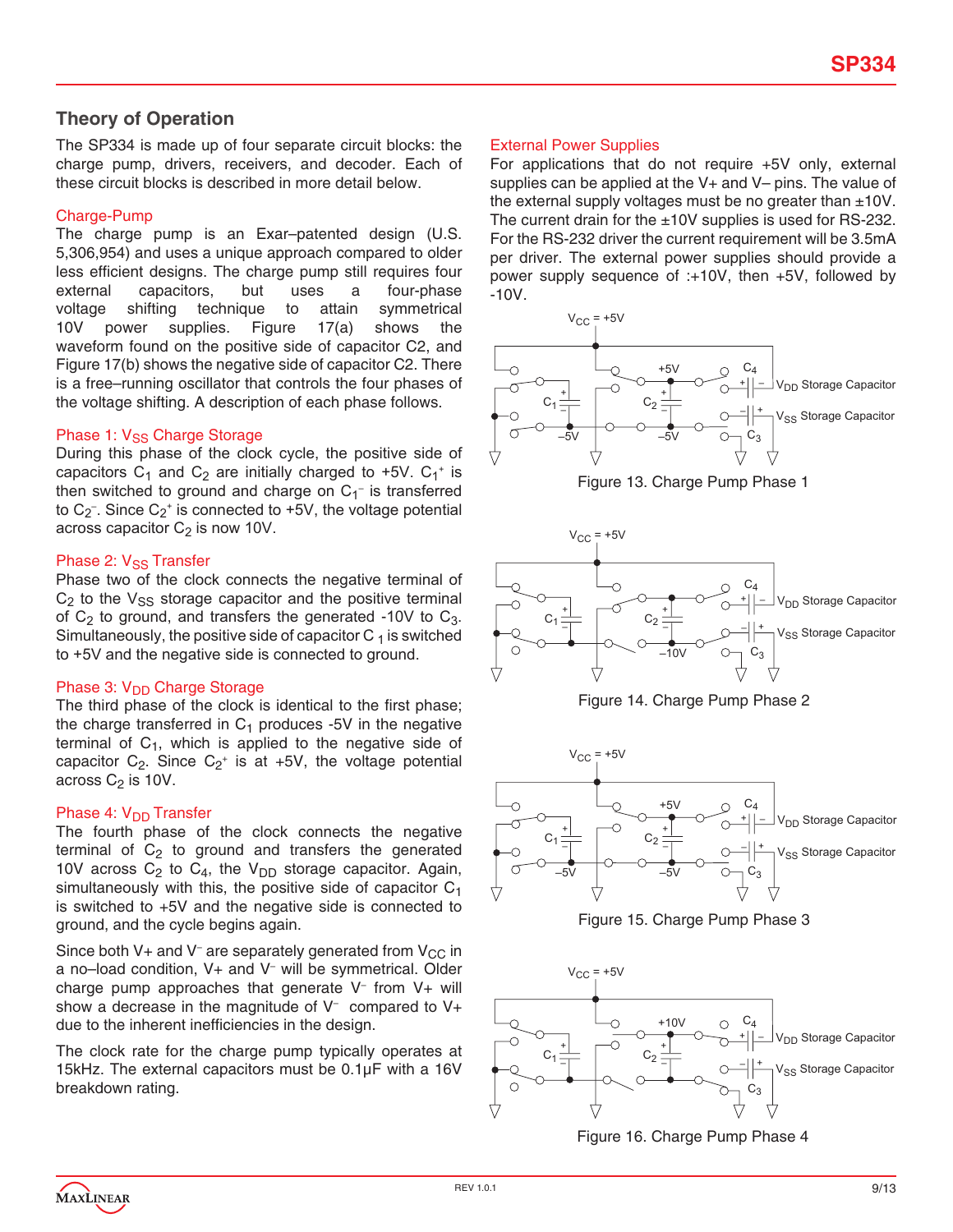

Figure 17. Charge Pump Waveforms

#### **Drivers**

The SP334 has three independent RS-232 single-ended drivers and two differential RS-485 drivers. Control for the mode selection is done by the RS232/RS485 select pin. The drivers are pre-arranged such that for each mode of operation the relative position and functionality of the drivers are set up to accommodate the selected interface mode. As the mode of the drivers is changed, the electrical characteristics will change to support the requirements of clock, data, and control line signal levels. Unused driver inputs can be left floating; however, to ensure a desired state with no input signal, pull–up resistors to +5V or pull– down resistors to ground are suggested. Since the driver inputs are both TTL or CMOS compatible, any value resistor less than 100kΩ will suffice.

When in RS-232 mode, the single-ended RS-232 drivers produce compliant RS-232E and ITU V.28 signals. Each of the three drivers output single-ended bipolar signals in excess of ±5V with a full load of 3kΩ and 2500pF applied as specified. These drivers can also operate at least 120kbps.

When programmed to RS-485 mode, the differential RS-485 drivers produce complaint RS-485 signals. Each RS-485 driver outputs a unipolar signal on each output pin with a magnitude of at least 1.5V while loaded with a worst case of 54Ω between the driver's two output pins. The signal levels and drive capability of the RS-485 drivers allow the drivers to also comply with RS-422 levels. The transmission rate for the differential drivers is 10Mbps.

#### **Receivers**

The SP334 has five single-ended receivers when programmed for RS-232 mode and two differential receivers when programmed for RS-485 mode.

Control for the mode selection is done the same select pin as in the drivers. As the operating mode of the receivers is changed, the electrical characteristics will change to support the requirements of the appropriate serial standard. Unused receiver inputs can be left floating without causing oscillation. To ensure a desired state of the receiver output, a pull–up resistor of 100kΩ to +5V should be connected to the inverting input for a logic low, or the non–inverting input for a logic high. For single-ended receivers, a pull–down resistor to ground of 5kΩ is internally connected, which will ensure a logic high output.

The RS-232 receiver has a single–ended input with a threshold of 0.8V to 2.4V. The RS-232 receiver has an operating voltage range of  $\pm$ 15V and can receive signals up to 120kbps. RS-232 receivers are used in RS-232 mode for all signal types include data, clock, and control lines of the RS-232 serial port.

The differential RS-485 receiver has an input impedance of 15kΩ and a differential threshold of ±200mV. Since the characteristics of an RS-422 receiver are actually subsets of RS-485, the receivers for RS-422 requirements are identical to the RS-485 receivers. All of the differential receivers can receive data up to 10Mbps.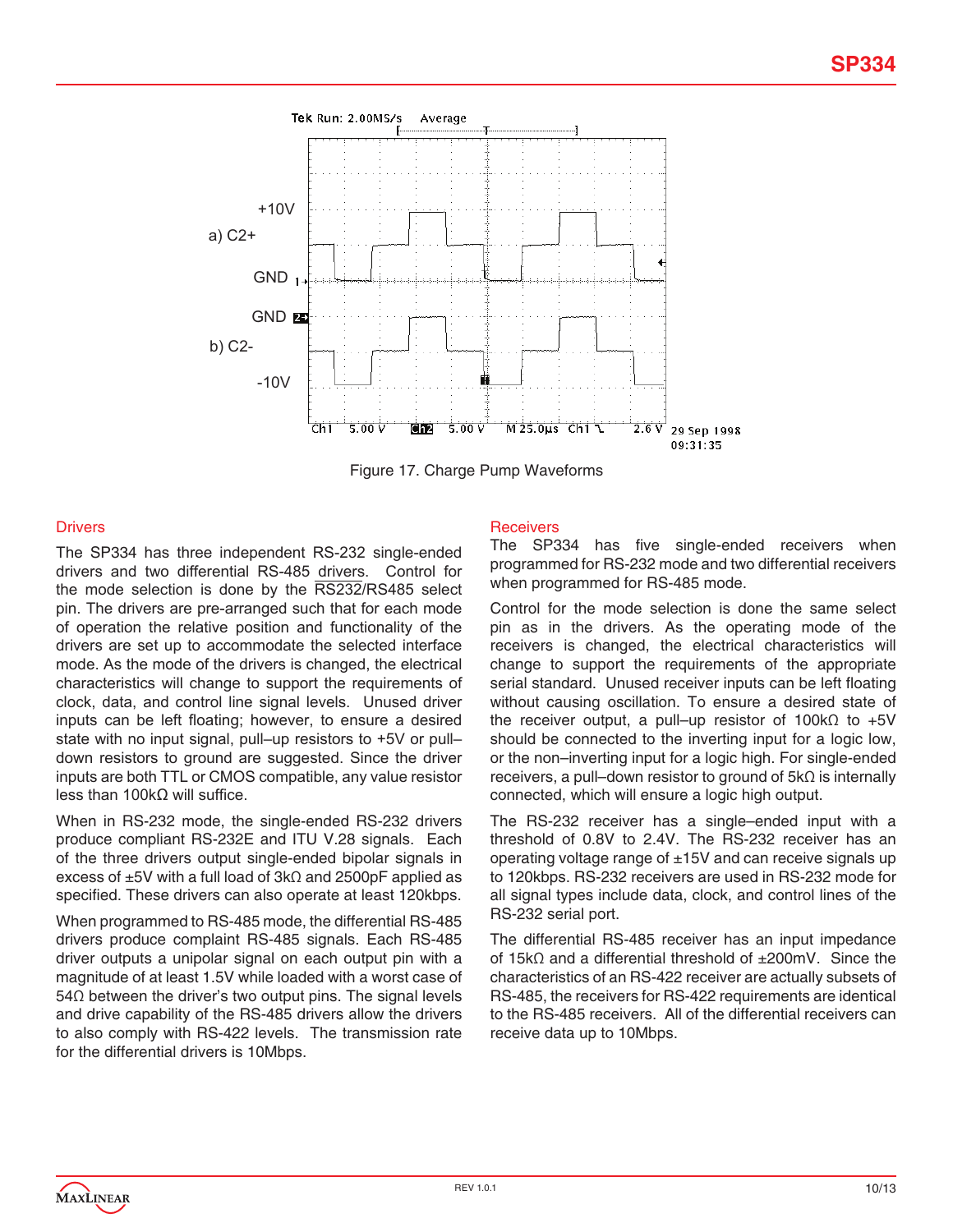#### Enable Pins

The SP334 drivers can be enabled by use of the TXEN pin. A logic HIGH will enable the driver outputs and a logic LOW will tri-state the outputs. The drivers can only be tri-stated in RS-485 mode. The drivers are always active in RS-232 mode.

The Receiver outputs can also be tri-stated by the use of the RXEN pin. A logic LOW will enable the receiver outputs and a logic HIGH will tri-state the outputs. The receiver tri-state capability is offered for both RS-232 and RS-485 modes. The input impedance of the receivers during tri-state is at least 12kΩ.

#### Applications

The SP334 allows the user flexibility in having a RS-232 or RS-485 serial port without using two different discrete active IC's. Figure 18 shows a connection to a standard DB-9 RS-232 connector. In RS-485 mode, the SP334 is a full duplex transceiver, however, a half duplex configuration can be made by connecting the driver outputs to receiver inputs.



Figure 18. SP334 Configuration to a DB-9 Serial Port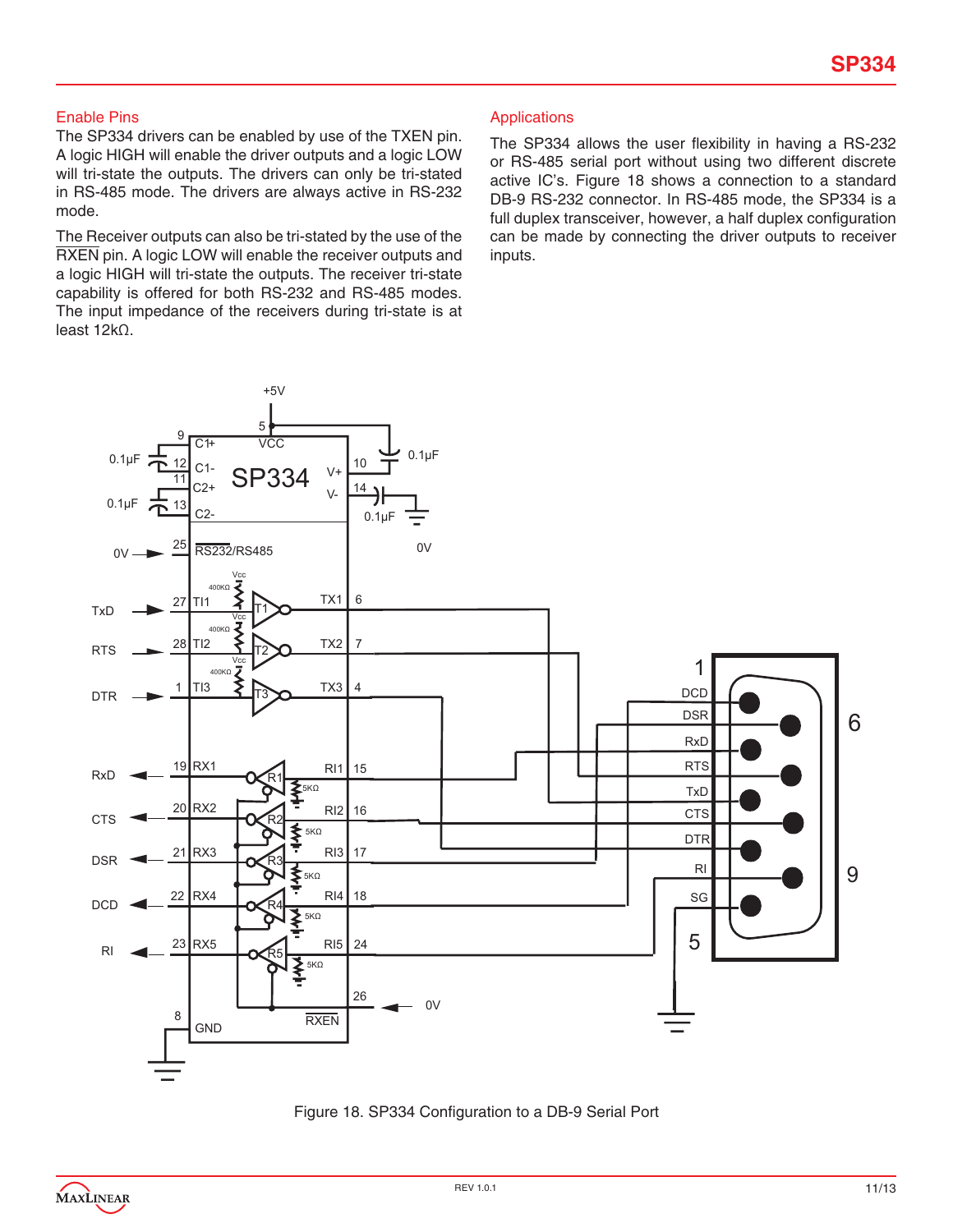## **Mechanical Dimensions**

## WSOIC28

Top View



Side View

Front View

| PACKAGE OUTLINE SOIC .300" BODY<br>JEDEC MS-013 VARIATION AE |                    |                         |            |                             |                          |            |  |
|--------------------------------------------------------------|--------------------|-------------------------|------------|-----------------------------|--------------------------|------------|--|
|                                                              |                    | COMMON DIMENSIONS IN MM |            | COMMON DIMENSIONS IN INCHES |                          |            |  |
| <b>SYMBOLS</b>                                               |                    | (Control Unit)          |            |                             | (Reference Unit)         |            |  |
|                                                              | MIN                | <b>NOM</b>              | <b>MAX</b> | MIN                         | <b>NOM</b>               | <b>MAX</b> |  |
| A                                                            | 2.35               |                         | 2.65       | 0.093                       |                          | 0.104      |  |
| A1                                                           | 0.10               |                         | 0.30       | 0.004                       |                          | 0.012      |  |
| A2                                                           | 2.05               |                         | 2.55       | 0.081                       |                          | 0.100      |  |
| p                                                            | 0.31               |                         | 0.51       | 0.012                       |                          | 0.020      |  |
| c                                                            | 0.20               |                         | 0.33       | 0.008                       |                          | 0.013      |  |
| E                                                            |                    | 10.30 BSC               |            | 0.406 BSC                   |                          |            |  |
| E1                                                           | 7.50<br><b>BSC</b> |                         |            | 0.295 BSC                   |                          |            |  |
| e                                                            |                    | 1.27<br><b>BSC</b>      |            |                             | 0.050 BSC                |            |  |
| h                                                            | 0.25               |                         | 0.75       | 0.010                       |                          | 0.030      |  |
| L                                                            | 0.40               |                         | 1.27       | 0.016                       |                          | 0.050      |  |
| L1                                                           |                    | 1.40 REF                |            | 0.055 REF                   |                          |            |  |
| L2                                                           |                    | 0.25 BSC                |            |                             | 0.010 BSC                |            |  |
| R                                                            | 0.07               |                         |            | 0.003                       |                          |            |  |
| R1                                                           | 0.07               | ═                       |            | 0.003                       |                          |            |  |
| $\theta$                                                     | 0.                 | —                       | 8.         | 0.                          | $\overline{\phantom{0}}$ | 8.         |  |
| $\theta$ 1                                                   | 5.                 |                         | 15°        | 5.                          |                          | 15°        |  |
| $\theta$ 2                                                   | 0.                 |                         |            | $\overline{\mathbf{o}}$ .   |                          |            |  |
| D                                                            | 17.90 BSC          |                         |            |                             | 0.705 BSC                |            |  |
| N                                                            | 28                 |                         |            |                             |                          |            |  |

Drawing No: POD-00000106

Revision: B